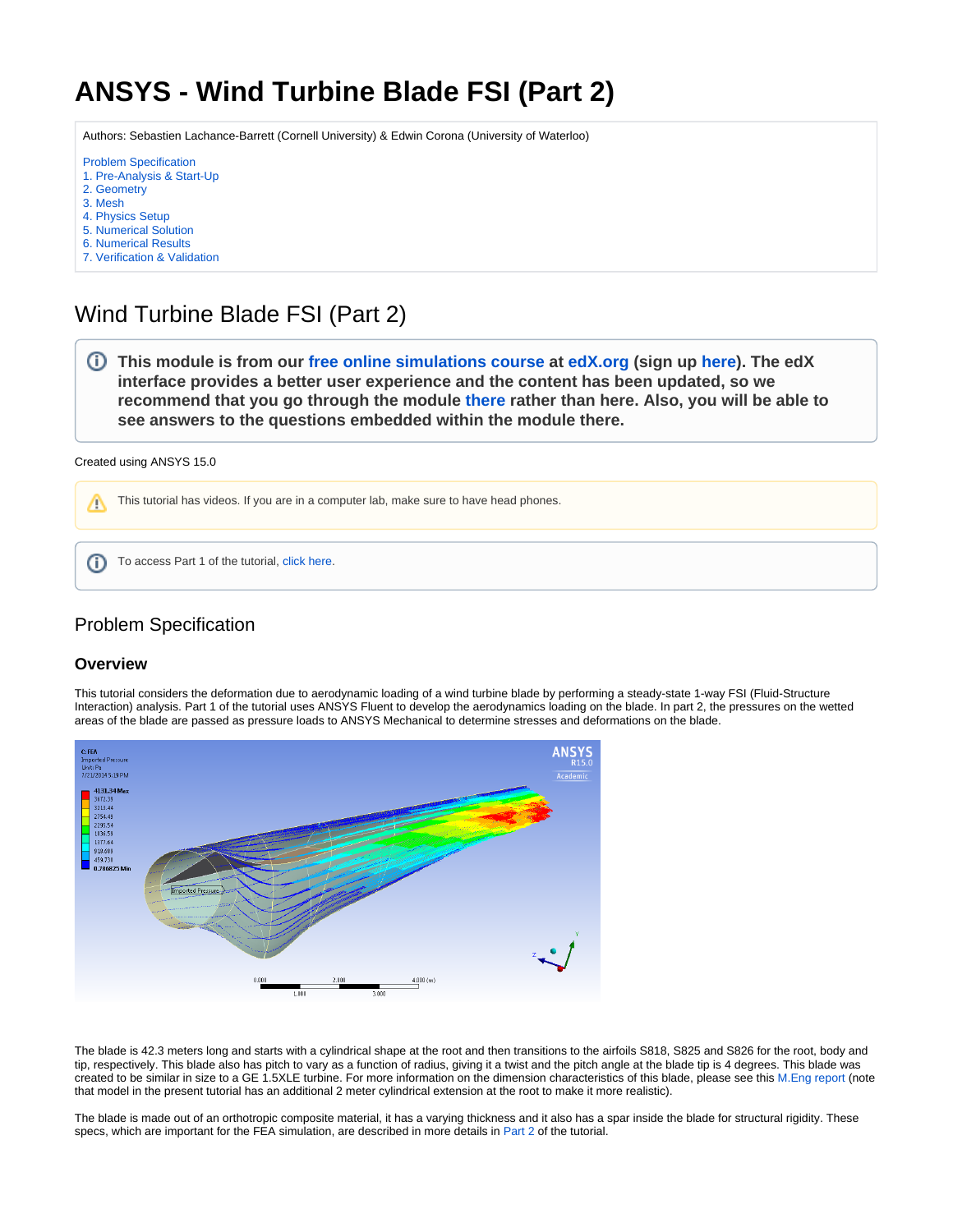

The turbulent wind is flows towards the negative z-direction (into the page on the above diagram) at 12 m/s which is a typical rated wind speed for a turbine this size. This incoming flow makes the blade rotate at an angular velocity of -2.22 rad/s about the z-axis (the blade is thus spinning clockwise when looking at it from the front, like most real wind turbines). Note that to represent the blade being connected to a hub, the blade root is offset from the axis of rotation by 1 meter.

### **Part 2**

This section involves the solid mechanics aspects of this wind turbine blade tutorial. The pressure load found using Fluent in Part 1 are imported in Mechanical and the stresses and deformations on the blade are subsequently determined.



The blade is composed of an outer surface and an inner spar. The thickness of the outside surface linearly decreases from 0.1 m at the root to 0.005 m at the tip. The spar has a similar thickness behavior with 0.1 m at its closest point to the root and 0.03 m at the tip. To sum up, here are the thickness specifications needed along with their location with respect to the global coordinate system (which represents the center of an imaginary hub and thus the center of rotation).

#### **Surface**

| X(m)  | Thickness (m) |
|-------|---------------|
| -1    | 0.1           |
| -44.2 | 0.005         |

#### **Spar**

| X(m)  | Thickness (m) |
|-------|---------------|
| -3    | 0.1           |
| -44.2 | 0.03          |

These thicknesses are actually very close to what you would encounter on a real turbine.

Wind turbine blades are now made of composite materials to reduce the weight of these massive machines. Here we simplify the structural analysis by assuming that the composite material can be approximated by the following orthotropic material properties.

| 1550<br>Density (kg/m^3) |
|--------------------------|
|--------------------------|